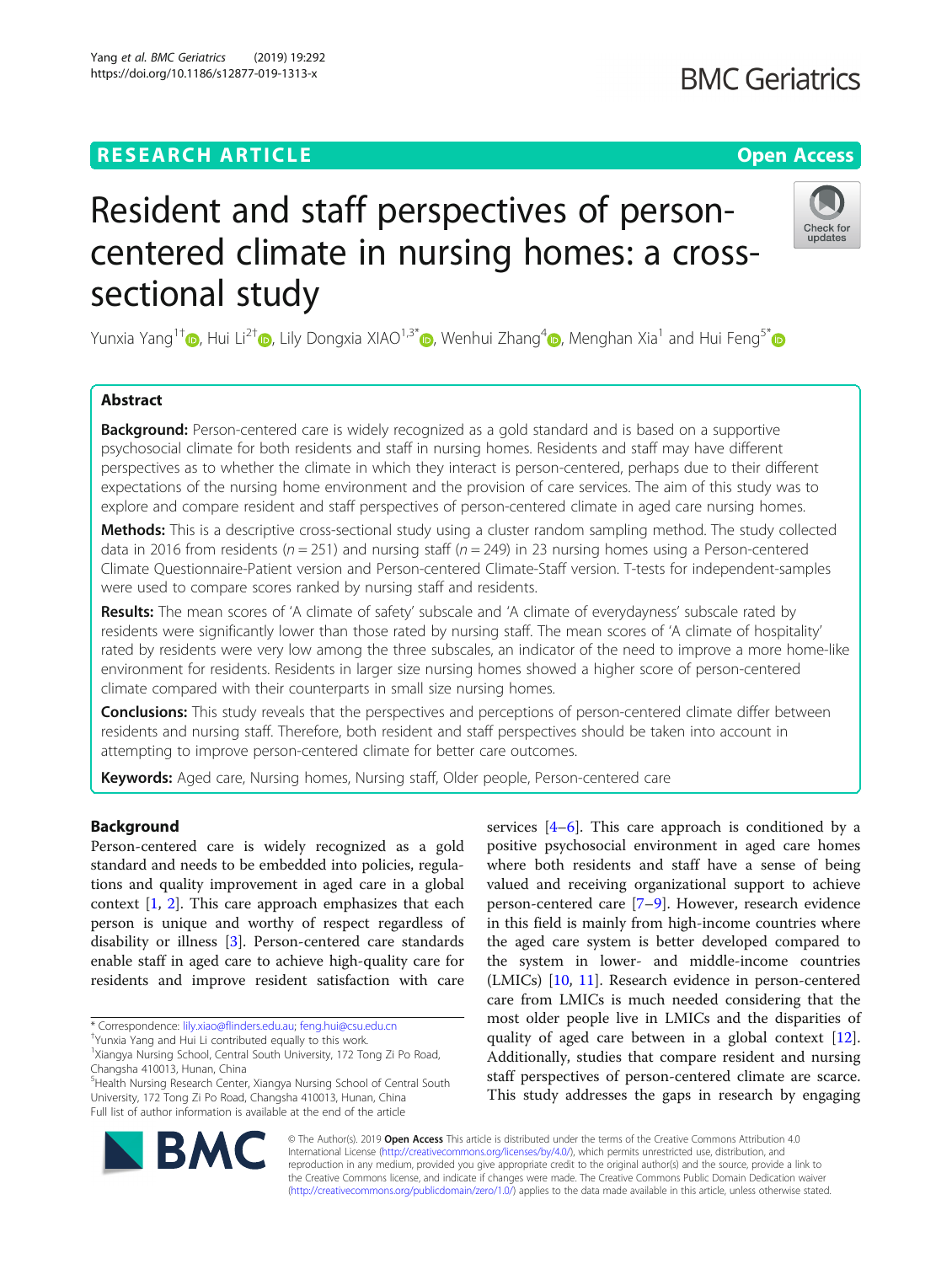both residents and staff in assessing person-centered climate, from the perspective of a lower-middle income country (LMIC).

Unlike other LMICs, China shows the highest rate of population aging [[13](#page-9-0)]. In 2015, the number of people aged 65 and over reached 144 million, which comprised 10.5% of the total population [\[14](#page-9-0)]. It is estimated that the proportion of older people will increase to 23% in 2050 [[14\]](#page-9-0). Older Chinese are traditionally cared for by their family members due to the influence of filial piety [[15,](#page-9-0) [16\]](#page-9-0). However, the number of family caregivers has decreased because of internal migration of the labor force, the tendency towards a small family size, and the "empty-nest families" [\[17](#page-9-0), [18\]](#page-9-0). Consequently the growth of nursing homes has become significant in China in recent years [\[19](#page-9-0)]. It is expected that nursing homes will play a crucial role in the next few decades to meet the demand for caring for older people with complex care needs [[13\]](#page-9-0).

Nursing homes in China share many similarities with other LMICs where policies, resources and regulations are largely underdeveloped to govern quality care [\[20](#page-9-0)]. Although great efforts have been made to improve nursing home care by the Central Government in China, the workforce and the care environment to support highquality care have become issues of concern [[20](#page-9-0)–[22](#page-9-0)]. Most staff employed in nursing homes are untrained workers with low education levels and the majority are migrants from rural areas with little experience in aged care [\[23\]](#page-9-0). It is predicted that the number of professional care workers in nursing homes in China will be 6.91 million in 2030 and 32.62 million in 2050 [\[19](#page-9-0)]. Research evidence on consumers' expectations of person-centered high-quality care is much needed so as to inform education and training for staff.

High-quality care for residents in nursing homes has a core component of person-centered care [\[8,](#page-8-0) [24](#page-9-0)]. The concept of "person-centeredness" was first mentioned by Rogers [\[25\]](#page-9-0) and was first applied to aged care by Kitwood (1997). Person-centered care refers to maintaining one's personhood despite disabilities or illness, endeavoring to adopt the residents' values and lifestyles, recognizing their life experiences and relationships, and creating a positive psychosocial environment for them to achieve the highest level of quality of life [[1](#page-8-0), [26,](#page-9-0) [27](#page-9-0)].

It has been strongly argued that person-centered care must be supported by a positive psychosocial environment in nursing homes [\[28](#page-9-0)]. Such an environment has the following characteristics: (i) valuing residents as individuals with unique life experiences; (ii) preserving their autonomy and dignity; (iii) encouraging them or their family members to participate in decision making involving their care, and (iv) organizational support for staff via education, adequate resources and staffing levels [[29](#page-9-0), [30](#page-9-0)].

Residents and staff may have different and sometimes competing views about what constitutes an ideal psychosocial environment due to their different interests and perspectives. For example, residents expect the nursing homes to be their own homes where they can exercise their autonomy to control the environment and the care activities to meet their care needs [\[31,](#page-9-0) [32\]](#page-9-0). Staff on the other hand, usually perceive the nursing home as a workplace where they can exercise their right to create a safe workplace, have a reasonable workload and in return receive a decent income [\[33](#page-9-0), [34](#page-9-0)].

The concept of positive psycho-social environment was built into the Person-centered Climate questionnaire in a resident version and a staff version [\[8](#page-8-0)]. The Personcentered Climate Questionnaire-Patient version (PCQ-P) was originally developed in a hospital setting, but was validated and tested in nursing home settings [\[7](#page-8-0), [35](#page-9-0)]. This scale comprises three subscales: a climate of safety, a climate of everydayness and a climate of hospitality [[35\]](#page-9-0). A climate of safety focuses on a safe place for residents to be cared for while a climate of everydayness emphasizes an environment that enables residents to have daily positive experiences. A climate of hospitality represents residents' expectations of being welcomed in a caring environment. The Staff version of PCQ shares similar subscales, namely a climate of safety, a climate of everydayness and a climate of community [[26](#page-9-0)]. A climate of safety points out a safe workplace for staff while a climate of everydayness refers to staff expectations of an environment that enables them to have daily positive experiences. A climate of community represents staff expectations of a caring and welcome environment for residents while a positive psychosocial environment needs to be developed by both residents and staff together [[8](#page-8-0), [26](#page-9-0)]. Engaging both residents and staff in assessing the person-centered climate is the first step towards achieving an ideal climate expected by both residents and staff to support person-centered care.

# Methods

#### Aims

The aim of the study was to explore and compare resident and staff perspectives of person-centered climate to facilitate both residents and staff engaged in personcentered care in nursing homes.

#### Design

A cross-sectional survey was employed in the study.

# Participants

Participants recruited in the study were from nursing homes in Hunan Province, China where in 2015, the population in the province aged 60 and over was 11.64 million, and there were 326 nursing homes with a total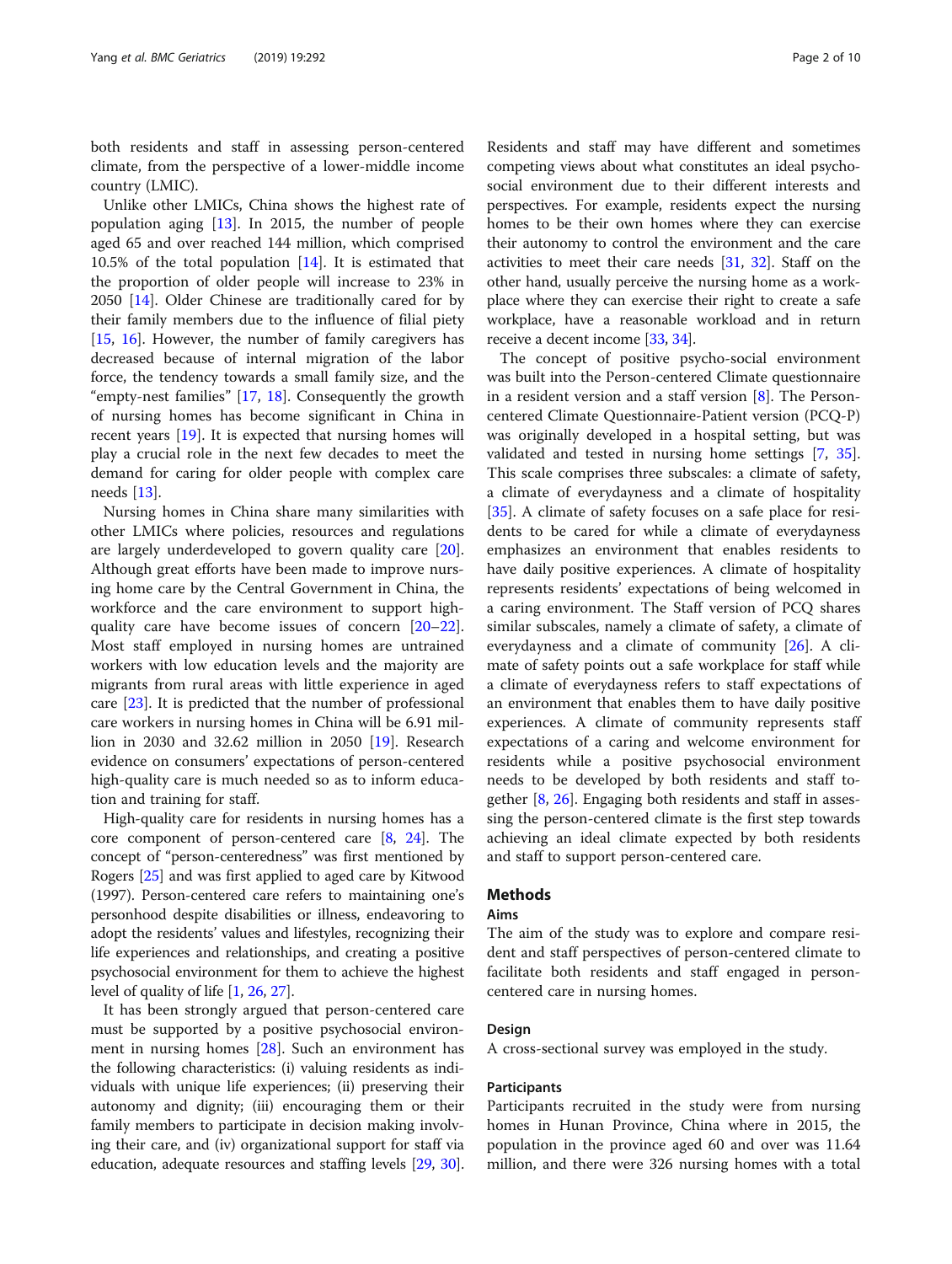of 275,000 beds [[36](#page-9-0)]. A cluster random sampling method was used to recruit residents and staff from nursing homes in four geographic areas of the Province. The researchers searched the website of the Department of Civil Affairs of Hunan Province to identify a name list of all nursing homes in the province. SPSS version 23.0 was used to randomly select one city from each geographic area and then select two districts from the selected cities. The total number of nursing homes in these selected districts was 32. All nursing homes from these selected districts were invited to participate in the study via a letter of invitation sent to the facility manager.

In total 23 nursing homes, or 72% of the total numbers in the selected districts agreed to participate in the study, evidenced by returned letters and information about the total number of nursing staff and residents from nursing home managers. In total, there were 320 nursing staff who cared for approximately 2210 residents in these nursing homes. The size of nursing homes varied widely, ranging from those accommodating 36 residents to as many as 380 residents. The number of staff employed in these nursing homes ranged from 8 to 110. Regarding the facility ownership, there were 8 stateowned nursing homes and 15 not-for-profit privatelyowned nursing homes.

All nursing staff, including registered nurses and personal care assistants, in the nursing homes were invited to participate to the study. Inclusion criteria for nursing staff were as follows: (1) having more than 1 month's work experience in the nursing home; (2) ability to understand and complete the survey; (3) willingness to participate. Nursing staff who were on vacation, were not on duty and or who had engaged in advanced studies were excluded.

Residents were randomly selected to achieve a 1:1 resident to staff ratio if they met the following inclusion criteria: (1) aged 60 or over; (2) having lived in the nursing home for at least 1 month; (3) able to understand and respond to the questionnaires; and (4) willing to participate. The sample frame and numbers of participants from each city are shown in Fig. 1.

# Data collection

Data were collected from self-report questionnaires by staff and residents. A letter of invitation with the survey questionnaire was distributed to each potential participant in the nursing homes via their internal mail systems. Participants were assured that they could choose or refuse to participate in the survey without any consequences. Participants were provided with pre-addressed,

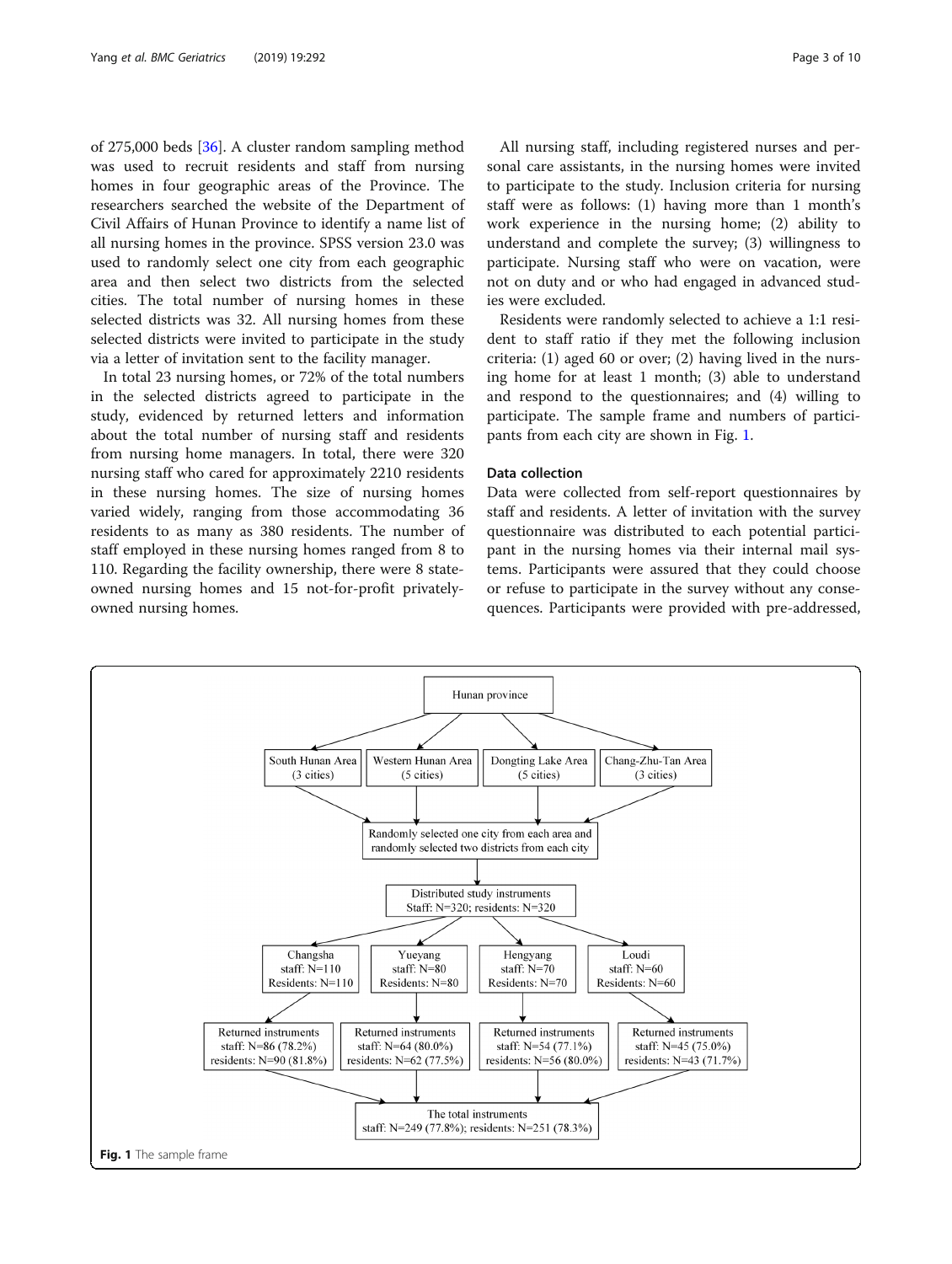prepaid and sealable envelopes to return their survey to the researcher directly. Residents were informed in the letter that researcher assistants would be available in their nursing homes and would visit them to help explain any questions they might have about the survey. All participants were reassured of strict confidentiality of the information they provided in the survey. This study was conducted from June 2016 to August 2016.

# Survey instruments

## Person-centered climate questionnaire-patient

Resident perceived person-centered climate was assessed by the Person-centred Climate Questionnaire-Patient version (PCQ-P) [[35\]](#page-9-0). The English version of the PCQ-P was validated in long-term care [[7\]](#page-8-0). The scale is a 17 item scale with three dimensions: safety (10 items), everydayness (4 items), and hospitality or a caring and welcome place for residents (3 items). Responses ranged from 1 "completely disagree" to 6 "completely agree" with higher scores indicating a more person-centered climate.

#### The person-centred climate questionnaire-staff

The Person-centred Climate Questionnaire-Staff version (PCQ-S) [[26\]](#page-9-0) was used to measure staff perceived personcentered climate in their workplace. The PCQ-S contains 14 items and consists of three subscales: safety (5 items), everydayness (5 items) and community or a caring and welcome place for residents (4 items). A 6-point rating system is used and higher scores indicate a more personcentered climate.

Although the descriptive items of the three subscales in PCQ-P and PCQ-S slightly differ, they share the core concepts that the climate should be: (i) a safe place for residents and staff to interact with; (ii) a place for these two groups to have daily positive experiences; and (iii) a caring and welcome place for residents who are cared for in the environment. Additionally, PCQ-P and PCQ-S use the same 6-Likert scale scoring system rated from 1 to 6 with higher scores indicating more person-centered climate. Therefore, the similar factor (concept) structures and scoring systems of the PCQ-P and PCQ-S support the comparison of the three subscales from the two participant groups.

#### Physical self-maintenance scale

The Physical Self-Maintenance Scale (PSMS) questionnaire was used to measure the activities of daily living of residents [[37](#page-9-0)]. Six basic functional abilities were assessed: toilet, feeding, dressing, grooming, physical ambulation and bathing. All items were rated by discussion between the resident and his/her caregiver on a 4-point rating scale from 1 (no impairment) to 4 (severe impairment). A total score of 6 is defined as activities of daily living intact and scores higher than 6 represent activities of daily living impairment. The PSMS has been widely used in China, and the PSMS for Chinese version has been shown to have satisfactory reliability and validity [\[38,](#page-9-0) [39](#page-9-0)].

#### Reliability and validity

As the Person-centered Climate Questionnaire-Staff version and Person-centered Climate Questionnaire-Patient version were originally developed in Swedish and no Chinese versions were available. The principal chief investigator contacted the original author of the scales and gained permission to translate and validate the two scales. A forward-backward translation method was used to translate the scales, and psychometric properties were evaluated. First, the research group translated the English versions into Chinese. Second, a professionally qualified translator carried out the back translation of the Chinese versions into English. Third, a thorough comparison between the original versions, the translated Chinese versions and the back-translated English versions was conducted to examine any discrepancies. Construct validity was estimated using a principal component analysis with varimax orthogonal rotation. The internal consistency reliability was evaluated using test-retest reliability and Cronbach's α coefficient was calculated.

PCQ-P and PCQ-S had the same factor structure with original scales and most of the original items loaded on the same factor. The Chinese PCQ-S consists of 14 items and includes three factors: Factor 1-a climate of safety (3 items), Factor 2-a climate of everydayness (5 items) and Factor 3-a climate of community (6 items). The total Cronbach's α coeffient for the Chinese PCQ-S was 0.91 and each subscale showed acceptable Cronbach's α coefficient. The factor analysis result of the Chinese PCQ-S was summarized in Table [1](#page-4-0). The Chinese PCQ-P consists of 17 items with three factors: Factor 1-a climate of safety (6 items), Factor 2-a climate of everydayness (7 items) and Factor 3-a climate of hospitality (4 items). The total Cronbach's α coefficient for the Chinese PCQ-P was 0.93 and each subscale showed acceptable Cronbach's α coefficient. The factor analysis result of the Chinese PCQ-S was presented in Table [2.](#page-4-0)

#### Ethical considerations

The research was approved by the Nursing and Behavioral Medicine Institutional Review Boards, Xiangya School of Nursing, Central South University (Ref No. 2017035). Participating nursing homes accepted the ethical approval. An information pack was provided for participants that explained the purpose of the study, participants' right to refuse to participate in the study, the benefits and potential risks, and strategies used to ensure the confidentiality of information that participants provided. An information session was also provided for staff and residents to ask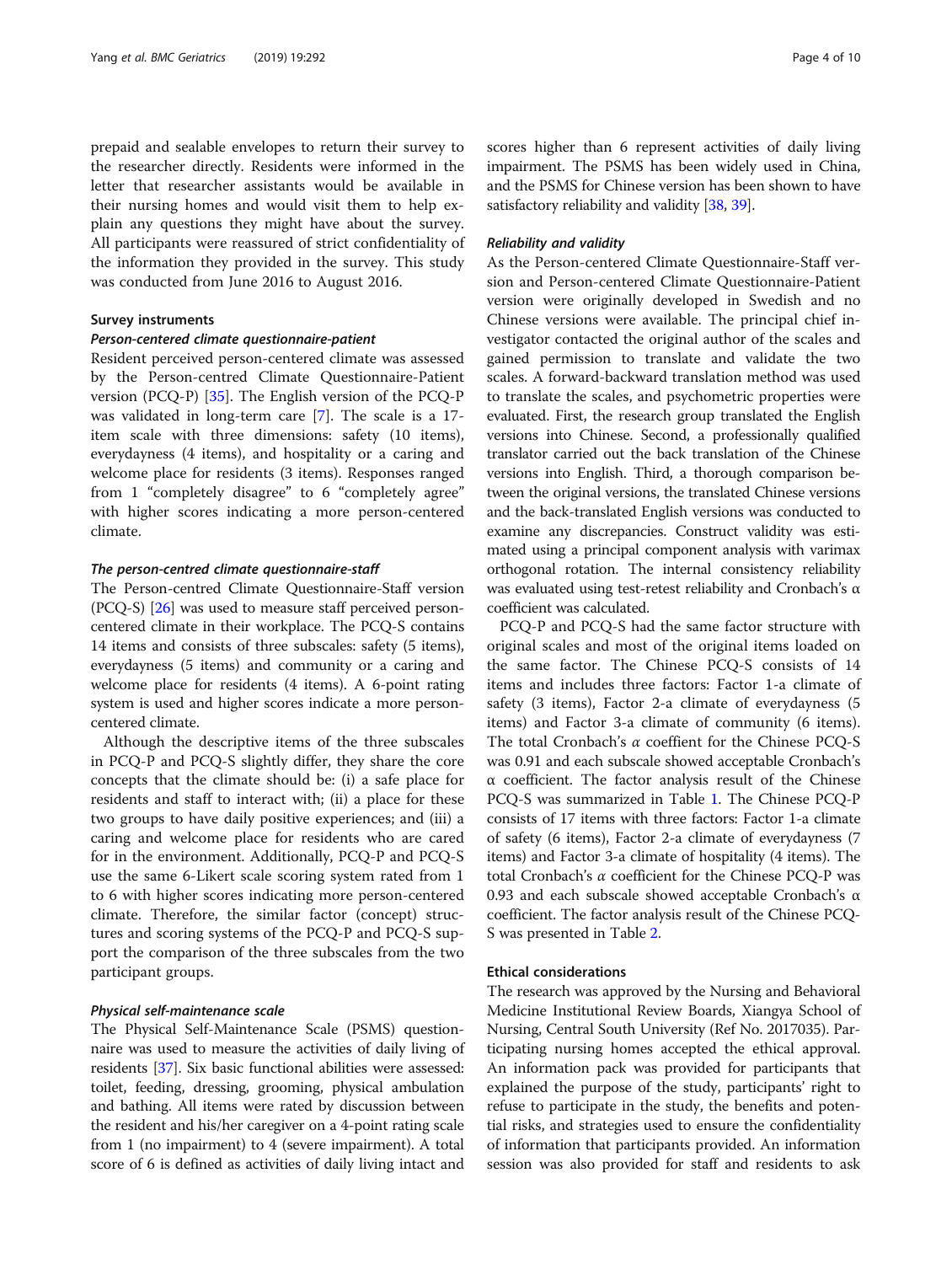# <span id="page-4-0"></span>**Table 1** Factor loading matrix of each item in Chinese PCQ-S  $^{\text{a}}(n = 249)$

| Items                                                                                   | Factor-1 | Factor-2     | Factor-3  |
|-----------------------------------------------------------------------------------------|----------|--------------|-----------|
|                                                                                         | Safety   | Everydayness | Community |
| S12 A place where it is easy for the residents to receive visitors                      |          |              | 0.830     |
| S11 A place where it is easy for the residents to keep in contact with their loved ones |          |              | 0.830     |
| \$13 A place where it is easy for the residents to talk to the staff                    |          |              | 0.797     |
| \$14 A place where the residents have someone to talk to if they so wish                |          |              | 0.637     |
| S4 A place where the residents are in safe hands                                        |          |              | 0.482     |
| S5 A place where the staff use a language that the residents can understand             |          |              | 0.447     |
| S7 A place where there is something nice to look at                                     |          | 0.818        |           |
| S8 A place where it is quiet and peaceful                                               |          | 0.770        |           |
| S9 A place where it is possible to get unpleasant thoughts out of your head             |          | 0.720        |           |
| S6 A place which feels homely even though it is in an institution                       |          | 0.666        |           |
| S10 A place which is neat and clean                                                     |          | 0.613        |           |
| S1 where I feel welcome                                                                 | 0.822    |              |           |
| S2 where I feel acknowledged as a person                                                | 0.804    |              |           |
| S3 where I feel I can be myself                                                         | 0.717    |              |           |
| Percent total variance explained(%) <sup>b</sup>                                        | 16.626   | 22.481       | 24.685    |

<sup>a</sup>PCQ-S Person-centred Climate Questionnaire-Staff version

<sup>a</sup>PCQ-S Person-centred Climate Questionnaire-Staff version<br><sup>b</sup>Bartlett's test statistic was significant (χ<sup>2</sup>(91) = 2032.70, *p* < .05). Kaiser-Meyer-Olkin's (KMO) indicated sampling adequacy appropriate for factor analysis (KMO = .90)

# **Table 2** Factor loading matrix of each item in Chinese PCQ-P  $^a(n = 251)$

| Items                                                                       | Factor-1 | Factor-2     | Factor-3    |
|-----------------------------------------------------------------------------|----------|--------------|-------------|
|                                                                             | Safety   | Everydayness | Hospitality |
| P9 A place which is neat and clean                                          |          | 0.741        |             |
| P14 A place where people talk about ordinary things, not just illness       |          | 0.737        |             |
| P4 A place where I feel welcome                                             |          | 0.684        |             |
| P11 A place where there is something nice to look at                        |          | 0.648        |             |
| P3 A place where I feel in safe hands                                       |          | 0.648        |             |
| P13 A place where it is possible to get unpleasant thought out of your head |          | 0.595        |             |
| P8 A place where the staff use language I can understand                    |          | 0.570        |             |
| P15 A place where the staff make extra efforts on my behalf                 |          |              | 0.885       |
| P17 A place where I can get "that little bit extra"                         |          |              | 0.875       |
| P12 A place where which feels homely even though I am in an institution     |          |              | 0.662       |
| P16 A place where I can make choices, for example what to wear              |          |              | 0.532       |
| P6 A place where the staff take notice of what I say                        | 0.811    |              |             |
| P5 A place where it is easy to talk to the staff                            | 0.777    |              |             |
| P7 A place where the staff come quickly when I need help                    | 0.664    |              |             |
| P1 A place where the staff is knowledgeable                                 | 0.565    |              |             |
| P2 A place where I rely on receiving the best care                          | 0.548    |              |             |
| P10 A place where the staff have time for the residents                     | 0.439    |              |             |
| Percent total variance explained (%) <sup>b</sup>                           | 5.968    | 48.474       | 8.130       |

<sup>a</sup>PCQ-P Person-centred Climate Questionnaire-Patient version<br><sup>b</sup>Bartlett's test statistic was significant (χ<sup>2</sup>(136) = 2503.64, *p* < .05). Kaiser-Meyer-Olkin's (KMO) indicated sampling adequacy appropriate for factor analysis (KMO = .93)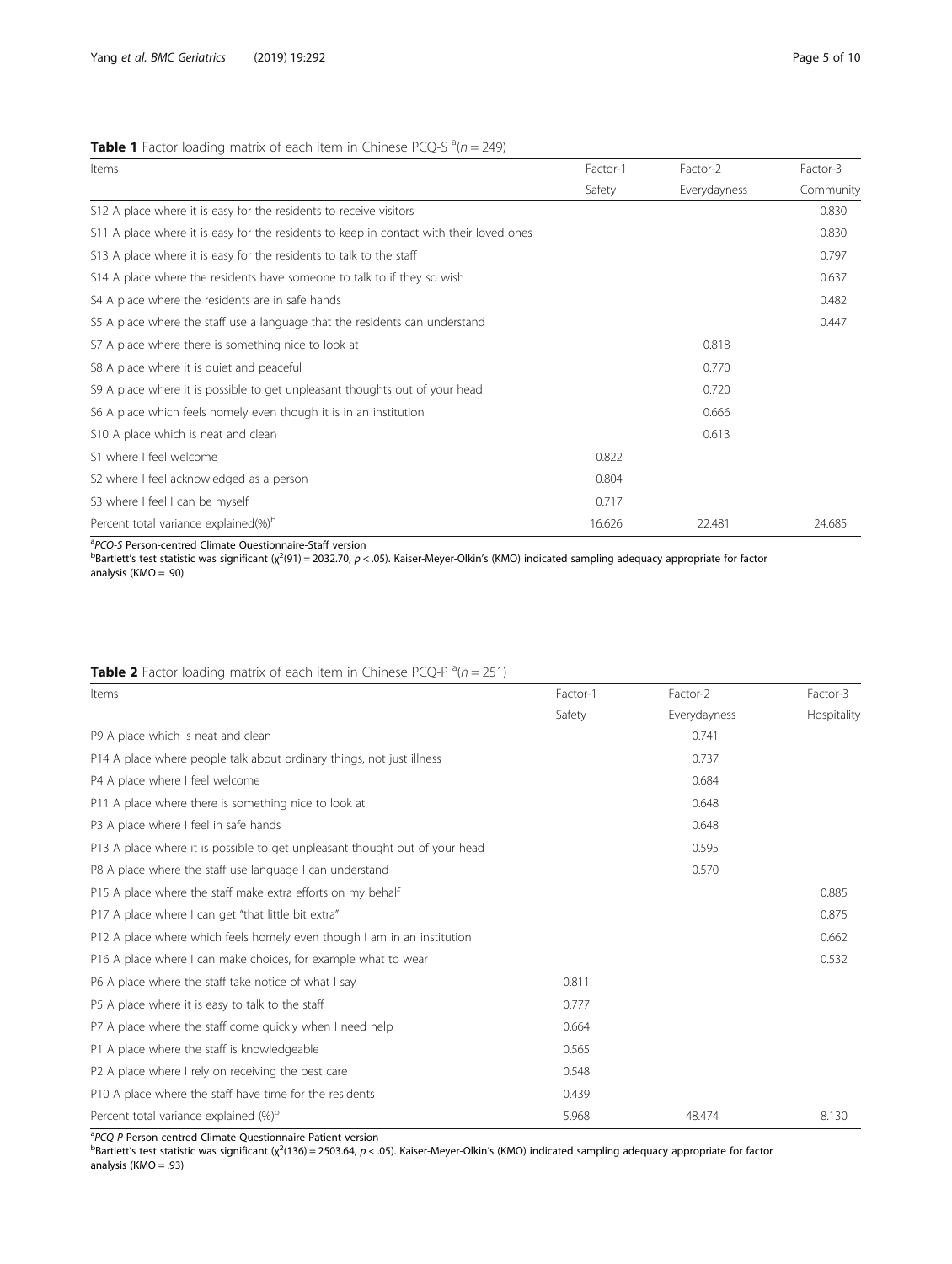questions they might have in relation to their participation in the study. The survey utilized anonymity and participants were not asked to provide their identity. Each nursing home site was assigned a code for data comparison purposes. Returning a completed survey to the researchers was regarded as evidence of participants' consent to participate in the survey.

#### Data analysis

SPSS version 23.0 was used for data analyses. Descriptive statistics were used to summarize data. Subscale means, standard deviations (SD), 95% confidence interval of subscale means, percentages and frequencies were calculated for items and scales. Internal consistency for the PCQ-P and PCQ-S was estimated by calculating Cronbach's  $\alpha$  coefficents, and factor structure was evaluated by exploratory factor analysis. T-tests for independentsamples were used to compare scores ranked by nursing staff and residents on the three sub-scales of personcentered climate. Values of  $p < 0.05$  was considered significant statistics for all analysis.

#### Results

The demographic characteristics of staff were presented in Table 3. Staff had an average age of 47.8 years old and had an average of a 2.1-year experience in nursing home care. The majority of staff were female (90.8%), married

**Table 3** Characteristics of staff participants ( $n = 249$ )

| Variable                                   | n (%)       | Mean (SD)   |
|--------------------------------------------|-------------|-------------|
| Gender                                     |             |             |
| Male                                       | 23 (9.2)    |             |
| Female                                     | 226 (90.8)  |             |
| Age (years)                                |             | 47.8 (11.9) |
| Marital status                             |             |             |
| Unmarried                                  | 31 (12.4%)  |             |
| Married                                    | 197 (79.1%) |             |
| Divorced or widowed                        | 21 (8.5%)   |             |
| Education                                  |             |             |
| Primary school or below                    | 39 (15.7%)  |             |
| Junior middle school                       | 116 (46.6%) |             |
| Senior high school                         | 78 (31.3%)  |             |
| Bachelor or master                         | 16 (6.4%)   |             |
| Years of experience in facility            |             | 2.1(1.9)    |
| Oualifications                             |             |             |
| Registered nurses                          | 51 (20.5%)  |             |
| Nurses' assistants                         | 198 (79.5%) |             |
| Attending training activities in aged care |             |             |
| Yes                                        | 226 (90.8)  |             |
| No                                         | 23 (9.2)    |             |

(79.1%) and had junior middle school education or below (62.3%). Most of the staff participants were personal care assistants (79.5%) and Registered Nurses made up 20.5% of staff participants.

The demographic characteristics of residents were summarized in Table 4. Resident participants had a mean age of 82.3 years old and the mean length of stay in the nursing homes was 14 months. Most residents were female (59.8%) and more than half of residents (50.2%) had activities of daily living impairment. The majority of residents (63.8%) also had two or above chronic diseases.

# Perceived person-centered climate

In the PCQ-P, the mean total score was 59.7 (SD 11.5). The subscale of a climate of hospitality was scored the lowest (mean 2.72, SD 0.78), followed by a climate of safety subscale (mean 3.25, SD 0.76) and a climate of everydayness (mean 4.19, SD 0.74). The result revealed that residents had a relatively low level of sense of being welcomed in the care home.

| <b>Table 4</b> Characteristics of resident participants ( $n = 251$ ) |  |
|-----------------------------------------------------------------------|--|
|-----------------------------------------------------------------------|--|

| Variable                           | n (%)       | Mean (SD)   |
|------------------------------------|-------------|-------------|
| Gender                             |             |             |
| Male                               | 101 (40.2%) |             |
| Female                             | 150 (59.8%) |             |
| Age (years)                        |             | 82.3 (10.4) |
| Marital status                     |             |             |
| Unmarried                          | 9(3.6%)     |             |
| Married                            | 75 (29.9%)  |             |
| Divorced or widowed                | 167 (66.5%) |             |
| Education                          |             |             |
| Primary school                     | 83 (33.1%)  |             |
| Junior middle school               | 71 (28.3%)  |             |
| Senior high school                 | 67 (26.7%)  |             |
| Bachelor or master                 | 30 (12.0%)  |             |
| Length of stay in facility, months |             | 14(7.9)     |
| BADL <sup>a</sup>                  |             | 8.81 (4.10) |
| impaired                           | 126 (50.2%) |             |
| intact                             | 125 (49.8%) |             |
| The number of chronic diseases b   |             |             |
| None                               | 29 (11.6%)  |             |
| One                                | 62 (24.7%)  |             |
| Two                                | 84 (33.5%)  |             |
| Three or above                     | 76 (30.3%)  |             |

<sup>a</sup> BADL Basic Activities of Daily Living

**b**Based on International Classification of Diseases -10th version and categories used in previous studies, chronic diseases identified in present study included hypertension, stroke, diabetes, heart disease, bronchitis, pneumonia, tumor, et al [[40,](#page-9-0) [41](#page-9-0)]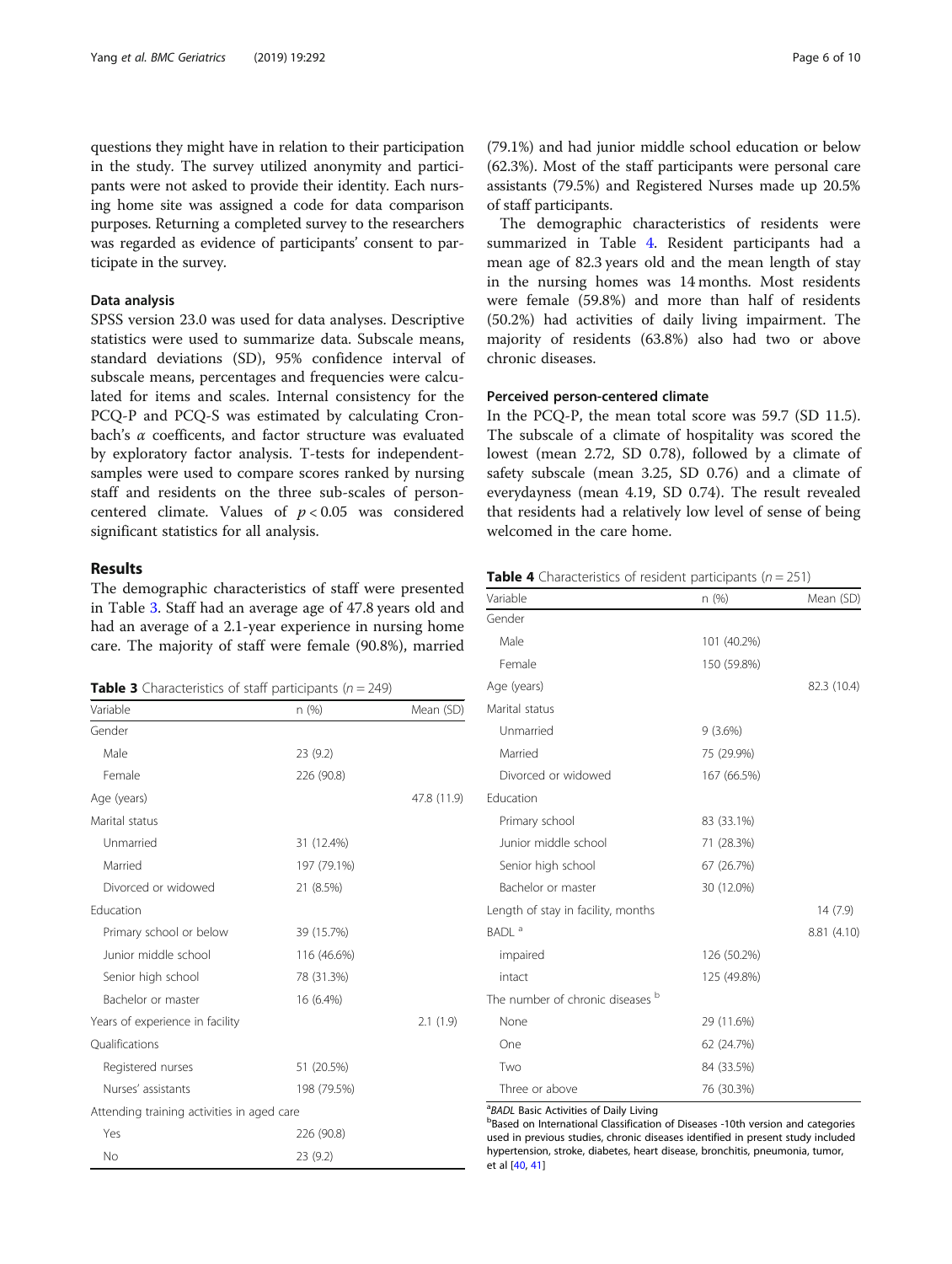In PCQ-S, the mean total score was 52.1(SD 9.4). The subscale that showed the lowest mean-score was the climate of everydayness (mean 4.49, SD 0.86), followed by a climate of safety (mean 4.55, SD 0.82) and a climate of community (mean 5.01, SD 0.71). The result indicated that staff had some level of agreement that the environment would enable them to have positive experiences and a feeling of safe workplace. Staff indicated strongly agreed that the nursing home was a caring community for residents.

# Comparisons of mean subscale scores of PCQ-P and PCQ-S

Comparison of mean subscale scores of PCQ-P and PCQ-S revealed that staff perceived significantly higher mean scores for subscales of (i) safety [Mean difference 1.30 (95% CI 1.16–1.44),  $p < .001$ ], (ii) everydayness [Mean difference 0.30 (95% CI 0.16–0.45),  $p < .001$  and (iii) a caring and welcome climate [Mean difference 2.28 (95% CI 2.15– 2.41),  $p < .001$  (see Table 5).

#### Differences based on the size of nursing homes

When comparing smaller nursing homes (≤60 residents) with larger nursing homes ( $>60$  residents), there were significant differences in the subscales 'a climate of safety' ( $p = .048$ ) and 'a climate of everydayness' ( $p < .001$ ) for residents. Residents in larger nursing homes perceived better climate of person-centeredness, a better climate of safety and everydayness than those in smaller facilities (see Table [6](#page-7-0)). There were no significant differences on the ratings of nursing staff between the large and smaller nursing homes ( $p > 0.05$ ).

## Differences based on the ownership of nursing homes

When comparing state-owned nursing homes and notfor-profit privately-owned nursing homes, there were no significant differences in any subscales ( $p > 0.05$ ).

#### **Discussion**

The present study compared resident and staff perspectives of person-centered climate in nursing homes and identified differences that would provide a better understanding of residents' expectations of a positive climate to support person-centered care. Findings indicated that residents perceived a lower level of person-centered climate in the nursing homes in which they lived compared with staff. Residents in larger nursing homes perceived better climate of person-centered care compared with their counterparts in smaller facilities.

In the present study, the total mean score of PCQ-P was 59.7 (SD 11.5) and was much lower than the total mean score of 86.5 (SD 11.4) reported in a study in Norway [\[9](#page-8-0)]. The gap reveals the room for improvement person-centered care for residents in nursing homes in China. The gap also supports the need to conduct studies in this field across the global to promote best practice. Person-centered care ranked by residents is viewed as a crucial quality indicator [\[5](#page-8-0)]. A low score should trigger internal investigation into the quality of care for residents by the management group in nursing homes. It is widely recognized that creating person-centered climate requires a system approach to ensure governance, regulation, staffing level and educated preparation for staff to support person-centered care  $[2, 5]$  $[2, 5]$  $[2, 5]$  $[2, 5]$  $[2, 5]$ . A low score of person-centered care perceived by residents should also be an indicator for policy review and resource development in the aged care system.

In this study, the perception of person-centered climate by staff was 52.1(SD 9.4) and was lower than the total mean score of 69.9 (SD 9.0) reported in Swedish nursing homes, using the same tools (PCQ-S) [[8](#page-8-0), [28](#page-9-0)]. The workload and working conditions across countries might have contributed to the different perspectives of staff about person-centered climate. Nursing homes in China experienced staff high turnover intention, poor staffing stability and found it difficult to retain staff with quality and experience in aged care  $[20, 42]$  $[20, 42]$  $[20, 42]$  $[20, 42]$ . These workplace issues were reported as the main factors affecting quality of care, lack of a person-centered care approach for residents and lower staff job satisfaction. Improving staff perspectives of person-centered climate requires organizational cultural change and policy development to value care staff and their contributions to the aged care industry and support them to develop their careers in aged care.

In the present study, the high mean scores ('somewhat agree') from staff and the low mean scores ('somewhat disagree') from residents on safety climate provided evidence that residents' expectation of a safe climate was much higher for them than for staff. A climate of safety

Table 5 Comparisons of subscale scores between staff and residents

| Subscales             | Staff $(n = 249)$ | Residents ( $n = 251$ ) | Mean differences  | Group comparison |
|-----------------------|-------------------|-------------------------|-------------------|------------------|
|                       | Mean $(SD^a)$     | Mean (SD)               | Mean (95% Cl b)   | <i>p</i> value   |
| Safety                | 4.55(0.82)        | 3.25(0.76)              | 1.30 (1.16, 1.44) | p < 0.001        |
| Everydayness          | 4.49(0.86)        | 4.19(0.74)              | 0.30(0.16, 0.45)  | p < 0.001        |
| Community/Hospitality | 5.01(0.71)        | 2.72(0.78)              | 2.28 (2.15, 2.41) | p < 0.001        |

<sup>a</sup>SD standard deviation<br><sup>b</sup>CL Confidence interval

<sup>b</sup>CI Confidence interval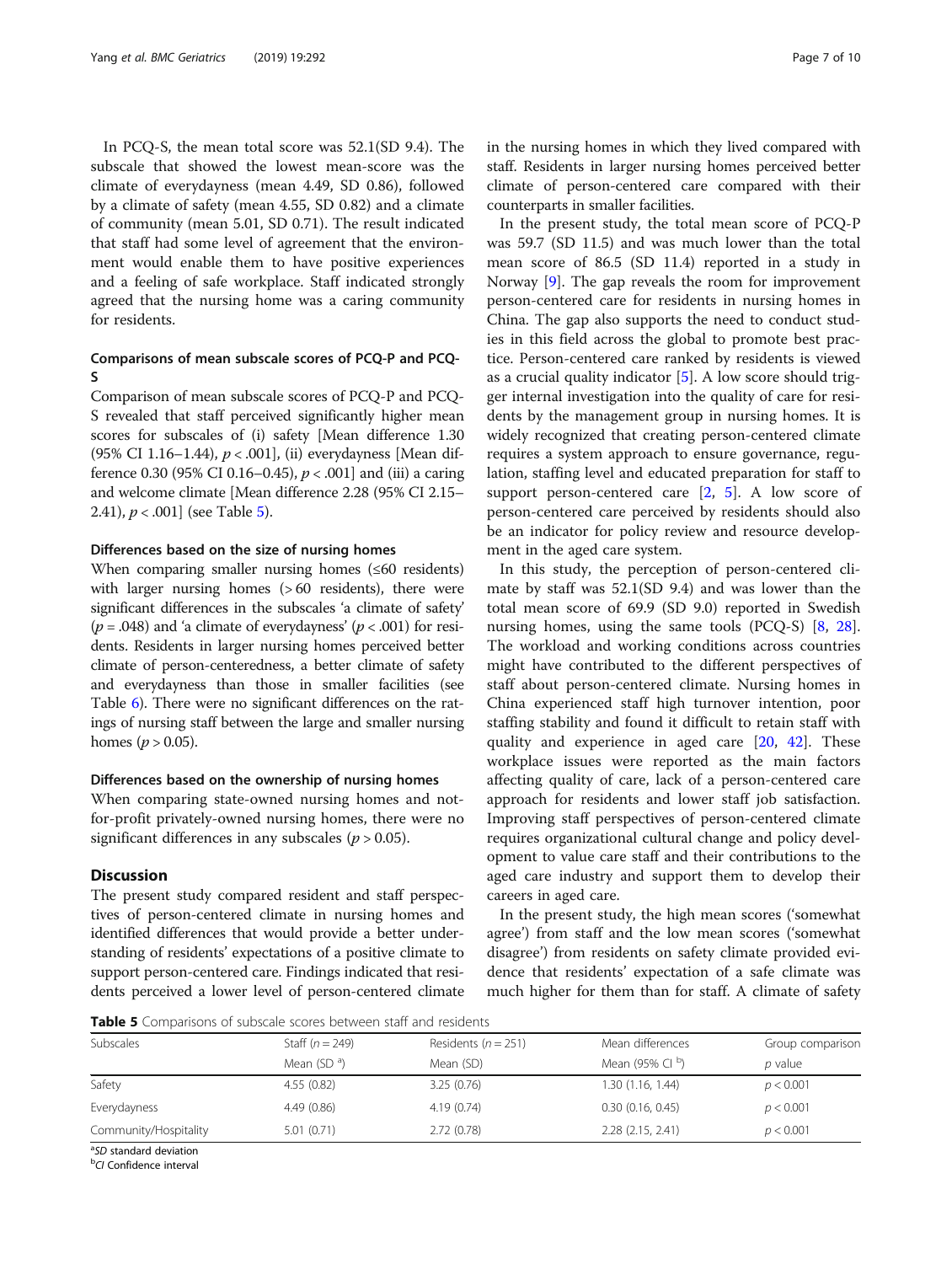Subscales Larger facilities (> 60 residents) Smaller facilities (< 60 residents) Mean differences Group comparison Mean  $(SD)$  Mean  $(SD^{\mathsf{a}})$ Mean (95% Cl $^{\rm b}$ ) ) p value Safety- PCQ-S <sup>c</sup> 4.59 (0.85) 4.38 (0.65) 4.38 (0.65) 0.22 (0.00,0.44)  $p = 0.053$ Everydayness- PCQ-S 4.51 (0.85) 4.40 (0.93) 0.11(−0.17,0.38) p = 0.437 Community- PCQ-S 5.00 (0.70) 5.04 (0.77) −0.04 (−0.27,0.18) p = 0.723 Safety- PCQ-P d 3.29 (0.71) 2.89 (1.04) 2.89 (1.04) 0.40 (0.08,0.71)  $p = 0.013$ Everydayness- PCQ-P 4.25 (0.71) 3.66 (0.80) 0.58 (0.28,0.88) p < 0.001 Hospitality- PCQ-P 2.73 (0.76) 2.64 (0.95) 0.09(−0.23,042) p = 0.579

<span id="page-7-0"></span>Table 6 Impacts of facility size on participants' person-centeredness

<sup>a</sup>SD Standard deviation<br><sup>b</sup>CL Confidence interval

<sup>b</sup>CI Confidence interval

<sup>c</sup>PCQ-S Person-centred Climate Questionnaire-Staff version

<sup>d</sup>PCO-P Person-centred Climate Questionnaire-Patient version

from the residents' perspective is usually related to an environment where staff are approachable, available for residents and are competent to care for them [\[26](#page-9-0)]. It has been well-documented that safety climate of nursing homes was associated with staffing levels, staff workload and their abilities to identify and meet residents' care needs in a timely manner  $[2, 5]$  $[2, 5]$  $[2, 5]$  $[2, 5]$ . Although the shortage of staff and a low level of staffing were widely reported in higher-income countries, these situations seemed to be much worse in China due to lack of national standards and regulation for staffing levels, and education and training requirements for staff in nursing homes [[20,](#page-9-0) [42\]](#page-9-0). It has been reported that most nursing homes in China provided residents with very basic services including personal care, basic medical care, room cleaning, meals and laundry, and that the standards and the quality of these care services were not monitored and regulated [\[42\]](#page-9-0). Personal care assistants were mainly untrained and had heavy workloads that might have contributed to their inability to attend and respond to residents' care needs in a timely manner in nursing homes in China [[20](#page-9-0), [42](#page-9-0)]. A quality improvement process should address residents' expectations of a safe environment.

Everydayness climate indicates that an environment enables positive experiences and the sense of belonging to the adopted home as perceived by residents [[35\]](#page-9-0). The higher scores by staff and the lower scores by residents on everydayness climate provided evidence that residents did not share the same level or sense of positive experiences with staff. Studies identified that factors affecting residents' sense of positive experiences included their autonomy to control their lives, their preferences, care plans and treatment in the nursing home [\[31,](#page-9-0) [32\]](#page-9-0). In these studies, residents usually had a sense of loss of their own homes and had negative experiences when they were admitted to the nursing homes. However, studies also identified that residents were capable of adjusting to their new life in nursing homes if the climate of the nursing homes supported their transition from home care to nursing home care [[43](#page-9-0)]. Developing

relationships with staff and other residents were indicators of their successful transition [\[31,](#page-9-0) [43\]](#page-9-0). In China, most personal care assistants were untrained, migrant workers from rural areas who were lacking professional skills necessary to support residents to exercise their autonomy, their preferences and to build meaningful relationships with others [\[23\]](#page-9-0).

The finding supported previous studies that residents in larger nursing homes perceived a higher level of person-centered climate in the total scale, the subscales of 'a climate of safety' and 'a climate of everydayness' than those in smaller nursing homes [[9](#page-8-0)]. In the previous study, the differences were explained in that large nursing homes created more spaces for residents to spend the day in different areas of the facility, and had more opportunities to socialize and interact with other residents [[9\]](#page-8-0). Additionally, large nursing homes may also attract more competent employees. Therefore, residents may have had positive experiences and developed good relationships with staff whereby they developed a sense of home and sense of safety.

#### Limitations

There are several limitations of this study. First, the survey was based on self-selection to participate. The findings therefore might not represent the perspectives of those who chose not to participate in the study. Second, the nature of self-administered survey is associated with bias. Participants, particularly staff might have chosen socially accepted answers in responding to the questions. Third, as this study was undertaken in one province in China, the findings may not reflect nursing homes located in other provinces or regions. In addition, most participants in the study had no cognitive impairment and therefore the findings cannot be generalized to these with cognitive impairment in nursing homes.

# Conclusion

In a country with an underdeveloped residential aged care system, residents and staff rank person-centered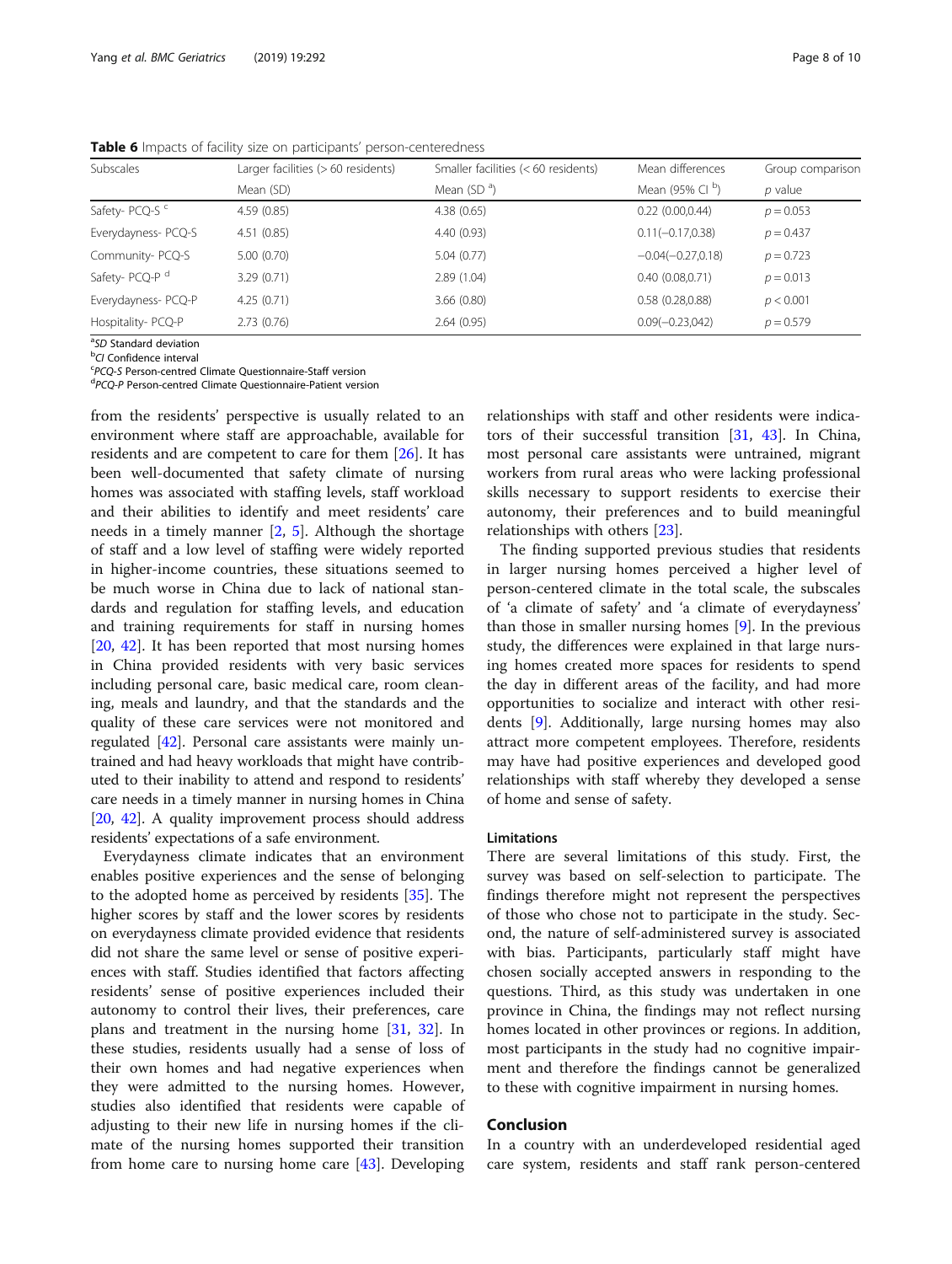<span id="page-8-0"></span>climate of nursing homes relatively low compared with their counterparts in countries with well-established residential aged care systems. The levels of personcentered climate perceived by residents are significantly lower than that perceived by nursing staff. The findings also indicate that large nursing homes seem to demonstrate better person-centered climate and further studies are needed to explore the factors contributing to these outcomes. The lack of regulations on staffing, workload and staff education and training in China might have contributed to the situations. In addition, the lack of culture to support consumer-directed care in nursing homes in China might also have contributed to the low scores of Person-centered Climate Questionnaire in residents. More studies are needed to explore the impact of these factors on the quality of care for residents. As person-centered climate is one of quality indicators in nursing home care, the findings suggest that both residents and staff need to be engaged in assessing this indicator to identify room for quality improvement. The PCQ-P and PCQ-S provide nurses in leadership and management positions with useful instruments to explore and engage both residents and staff to assess person-centered climate. These tools can be used on items, subscales or total scales based on the need to improve the quality of care for residents or for staff development purposes. Nursing managers should pay attention to the different mean subscale scores from residents and staff, to investigate factors that contributed to the differences. They can also use the results of the mean scores from the three subscales to plan staff development sessions to improve staff knowledge, skills and competence in providing residents with personcentered high-quality care. Nursing managers should also use the assessment outcomes to plan actions to improve organizational culture to facilitate and provide adequate staffing levels and support for staff development.

#### Abbreviations

PCQ-P: Person-centred Climate Questionnaire-Patient version; PCQ-S: Personcentred Climate Questionnaire-Staff version; PSMS: Physical Self-Maintenance Scale

#### Acknowledgements

We acknowledge the residents and staff of the nursing homes in this survey, we also thank to the Department of Civil Affairs of Hunan Province for the help and support.

#### Authors' contributions

YYX, LH, LDX and HF designed the study. MHX, YYX and LH performed most of the data collection. LH, YYX and WHZ undertook the data analysis and wrote the first draft of this paper. All authors (YYX, LH, LDX, WHZ, MHX, and HF) contributed to manuscript preparation and approved the final manuscript.

#### Funding

This study was funded by China Medical Board (Grant Number:17–268) and the National Social Science Foundation Project (Grant number: 16BSH055) in China. The funding sources had no role in the design of the study, collection, analysis, and interpretation of data, and in writing the manuscript.

#### Availability of data and materials

The datasets generated and/or analysed during the current study are available from the corresponding author on reasonable request.

#### Ethics approval and consent to participate

The research was approved by the Ethical Committee of Xiangya Nursing School, Central South University (Ref No. 2017035). Each nursing home site was assigned a code for data comparison purposes. Returning a completed survey to the researchers was regarded as evidence of participants' consent to participate in the survey, which was approved by the institutional review board.

#### Consent for publication

Not applicable

#### Competing interests

The authors declare that they have no competing interests.

#### Author details

<sup>1</sup>Xiangya Nursing School, Central South University, 172 Tong Zi Po Road Changsha 410013, Hunan, China. <sup>2</sup> Nursing Department, Ophthalmology Department, The third Xiangya Hospital of Central South University, Xiangya Nursing School of Central South University, 172 Tong Zi Po Road, Changsha 410013, Hunan, China. <sup>3</sup>College of Nursing & Health Sciences, Flinders University, GPO Box 2100, Adelaide 5001, Australia. <sup>4</sup>School of Nursing and Department of Statistics & Data Sciences, The University of Texas at Austin, 1710 Red River Street, Austin, TX 78701, USA. <sup>5</sup>Health Nursing Research Center, Xiangya Nursing School of Central South University, 172 Tong Zi Po Road, Changsha 410013, Hunan, China.

# Received: 31 October 2018 Accepted: 10 October 2019

#### References

- 1. World Health Organization. Draft WHO global action plan on the public health response to dementia 2017–2025. [http://www.who.int/mental\\_](http://www.who.int/mental_health/neurology/dementia/zero_draft_dementia_action_plan_5_09_16.pdf?ua=1) [health/neurology/dementia/zero\\_draft\\_dementia\\_action\\_plan\\_5\\_09\\_16.](http://www.who.int/mental_health/neurology/dementia/zero_draft_dementia_action_plan_5_09_16.pdf?ua=1) [pdf?ua=1](http://www.who.int/mental_health/neurology/dementia/zero_draft_dementia_action_plan_5_09_16.pdf?ua=1); 2016.
- 2. Chenoweth L, Forbes I, Fleming R, King MT, Stein-Parbury J, Luscombe G, et al. PerCEN: a cluster randomized controlled trial of person-centered residential care and environment for people with dementia. Int Psychogeriatr. 2014;26(7):1147–60.
- 3. Wilberforce M, Challis D, Davies L, Kelly MP, Roberts C, Loynes N. Personcentredness in the care of older adults: a systematic review of questionnaire-based scales and their measurement properties. BMC Geriatr. 2016;16(63). <https://doi.org/10.1186/s12877-016-0229-y>.
- 4. Chenoweth L, King MT, Jeon YH, Brodaty H, Stein-Parbury J, Norman R, et al. Caring for aged dementia care resident study (CADRES) of person-centred care, dementia-care mapping, and usual care in dementia: a clusterrandomised trial. Lancet Neurol. 2009;8(4):317–25.
- 5. Edvardsson D, Watt E, Pearce F. Patient experiences of caring and personcentredness are associated with perceived nursing care quality. J Adv Nurs. 2017;73(1):217–27.
- Gilmore-Bykovskyi AL, Roberts TJ, Bowers BJ, Brown RL. Caregiver personcenteredness and behavioral symptoms in nursing home residents with dementia: a timed-event sequential analysis. Gerontologist. 2015;55:S61–S6.
- 7. Yoon JY, Roberts T, Grau B, Edvardsson D. Person-centered climate questionnaire-patient in English: a psychometric evaluation study in longterm care settings. Arch Gerontol Geriatr. 2015;61(1):81–7.
- 8. Edvardsson D, Sjögren K, Lindkvist M, Taylor M, Edvardsson K, Sandman PO. Person-centred climate questionnaire (PCQ-S): establishing reliability and cut-off scores in residential aged care. J Nurs Manag. 2015;23(3):315–23.
- 9. Bergland Å, Hofoss D, Kirkevold M, Vassbø T, Edvardsson D. Person-centred ward climate as experienced by mentally lucid residents in long-term care facilities. J Clin Nurs. 2015;24:406–14.
- 10. Chatterji S, Byles J, Cutler D, Seeman T, Verdes E. Health, functioning, and disability in older adults—present status and future implications. Lancet. 2015;385:563–75.
- 11. Word Back. Country and lending groups. [http://data.worldbank.org/about/](http://data.worldbank.org/about/country-and-lending-groups) [country-and-lending-groups](http://data.worldbank.org/about/country-and-lending-groups); 2018.